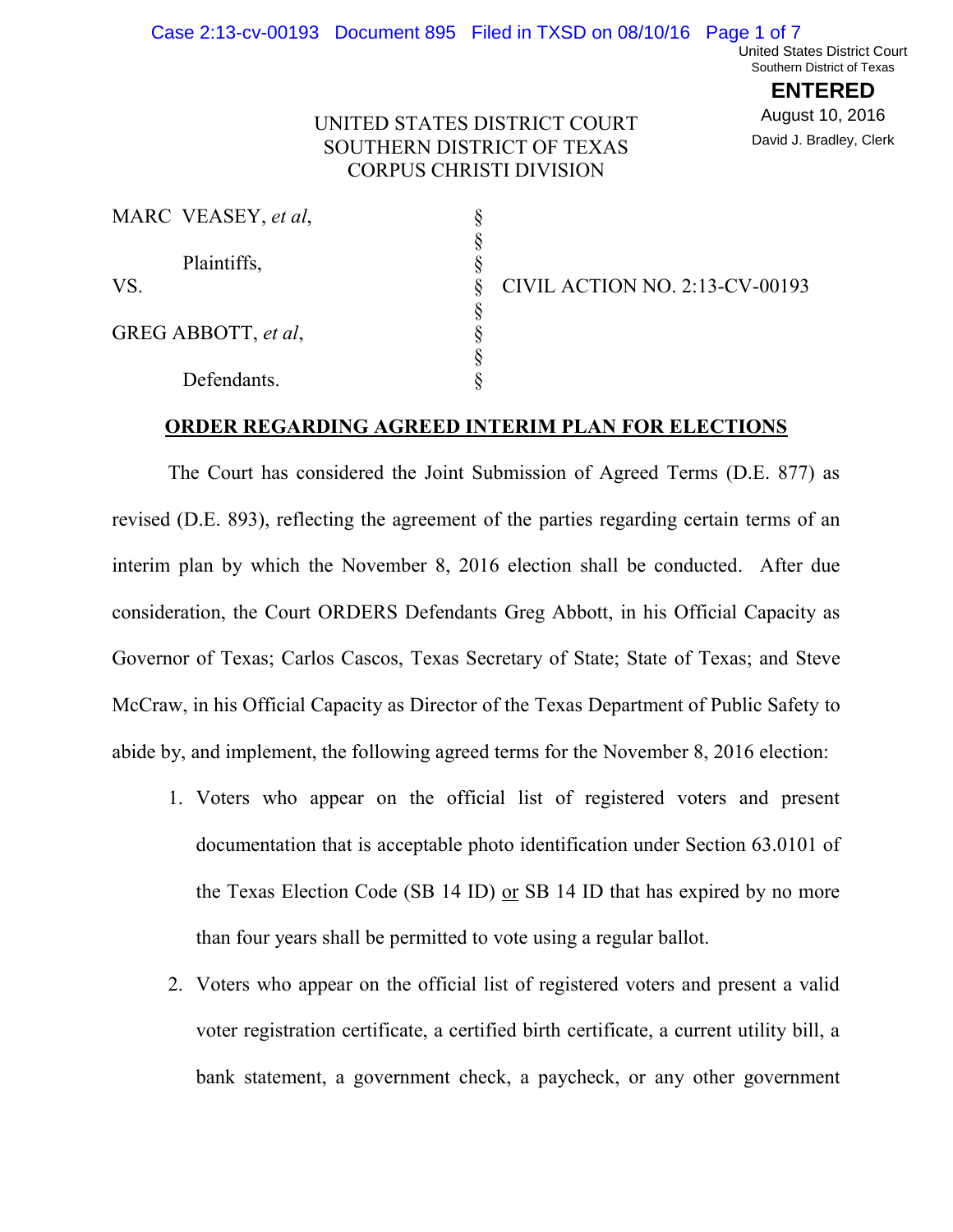document that displays the voter's name and address and complete and sign a reasonable impediment declaration shall be permitted to vote using a regular ballot.

- 3. Defendants shall use the document attached to this Order as Exhibit 1 as the English-language reasonable impediment declaration.
- 4. Defendants shall ensure that the reasonable impediment declaration is translated into Spanish, Chinese, and Vietnamese for use in appropriate jurisdictions. Defendants shall also inform the Elections Administrators in El Paso County and Maverick County in writing of the need to include the reasonable impediment declaration in the list of documents that need to be orally translated in accordance with Section 203 of the Voting Rights Act, 52 U.S.C. § 10503.
- 5. The reasonableness of a voter's impediment to obtain SB 14 ID shall not be questioned by election officials.
- 6. After asking a voter if he or she has SB 14 ID, election officials shall not question or challenge voters concerning the voter's lack of SB 14 ID and the voter's claimed impediment to obtaining SB 14 ID prior to allowing a voter to cast a regular ballot with a reasonable impediment declaration.
- 7. A signed reasonable impediment declaration shall be rejected only upon conclusive evidence that the person completing the declaration is not the person in whose name the ballot will be cast.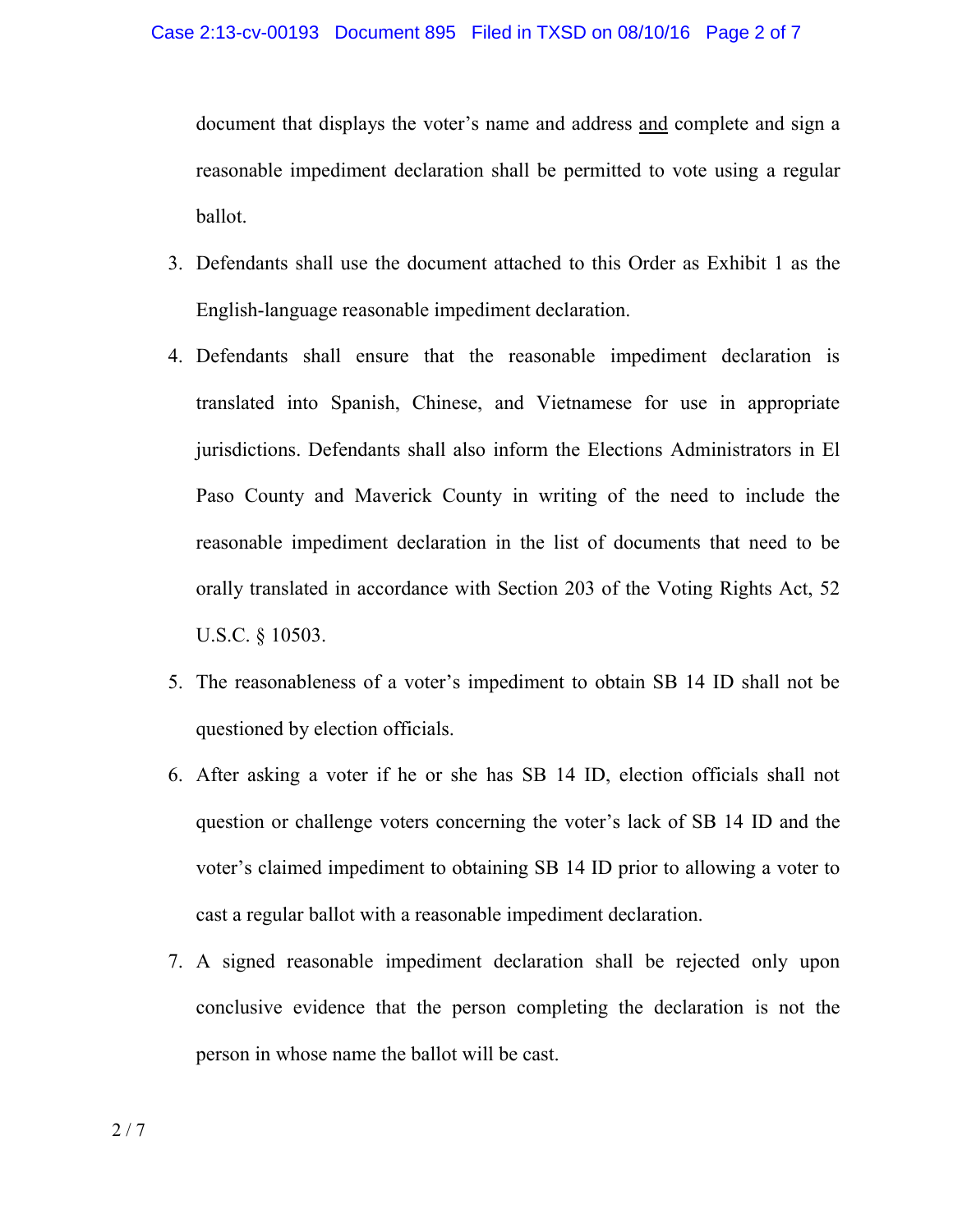- 8. No identification document provided pursuant to Paragraphs 1 or 2 shall be rejected based on the fact that the address on such document does not match the address recorded in the official list of registered voters.
- 9. Pursuant to Section 33.058 of the Texas Election Code, poll watchers shall not be permitted to communicate in any manner with any voter concerning the procedures outlined in this Order, presentation of identification, or the validity of a voter's impediment to obtain identification.
- 10.Defendants shall develop a detailed voter education plan, including timetables, for the November 2016 general election by no later than August 15, 2016. This plan shall include a statement of the total planned expenditure, in an amount equal to or greater than \$2,500,000.
- 11.Commencing with any elections held after the entry of this Order and until further order of the Court, Defendants shall continue to educate voters in subsequent elections concerning both voter identification requirements and the opportunity for voters who do not possess SB 14 ID and cannot reasonably obtain it to cast a regular ballot.
- 12.Defendants shall develop a detailed election official training program for the November 2016 general election by no later than August 15, 2016.
- 13.Defendants shall not modify the English-language reasonable impediment declaration attached to this Order as Exhibit 1 without either submission of a Notice to this Court including both a copy of the document and a statement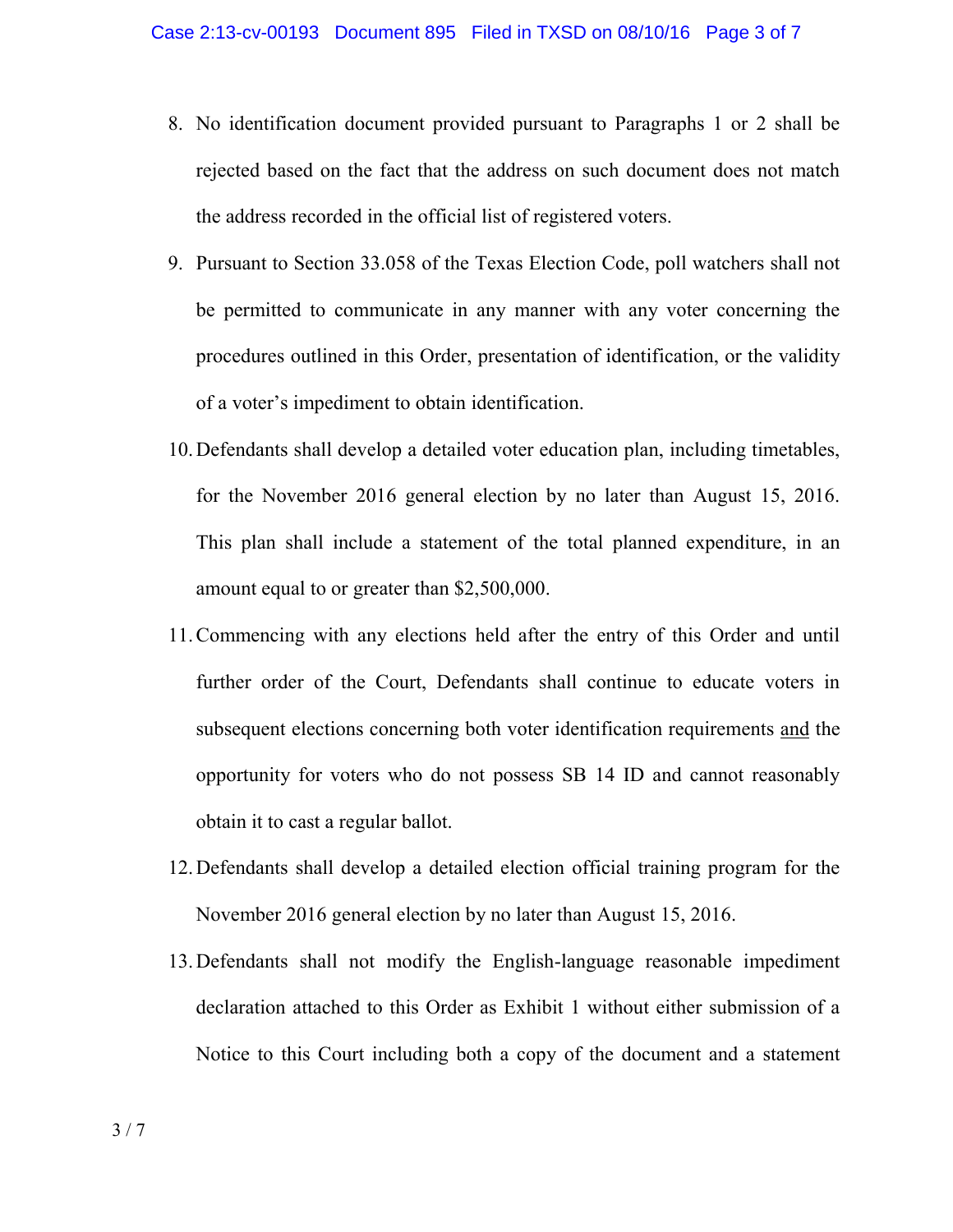### Case 2:13-cv-00193 Document 895 Filed in TXSD on 08/10/16 Page 4 of 7

indicating that all Plaintiffs have consented to the modification or an order of this Court.

14.These procedures shall remain in place until further order of this Court. Nothing in this order shall prevent any party from seeking relief based on future events, including but not limited to legislative action.

 These terms contemplate the formulation of a plan for educating voters and training election workers, the details of which may be addressed in one or more future orders. This is an agreed interim remedy only and the parties preserve their rights to seek or oppose future relief. The parties do not waive any arguments regarding, or forfeit their right to appellate review of, any issue not agreed upon by the parties for purposes of an interim remedy.

ORDERED this 10th day of August, 2016.

1 euro Hennales Kernez

NELVA GONZALES RAMOS UNITED STATES DISTRICT JUDGE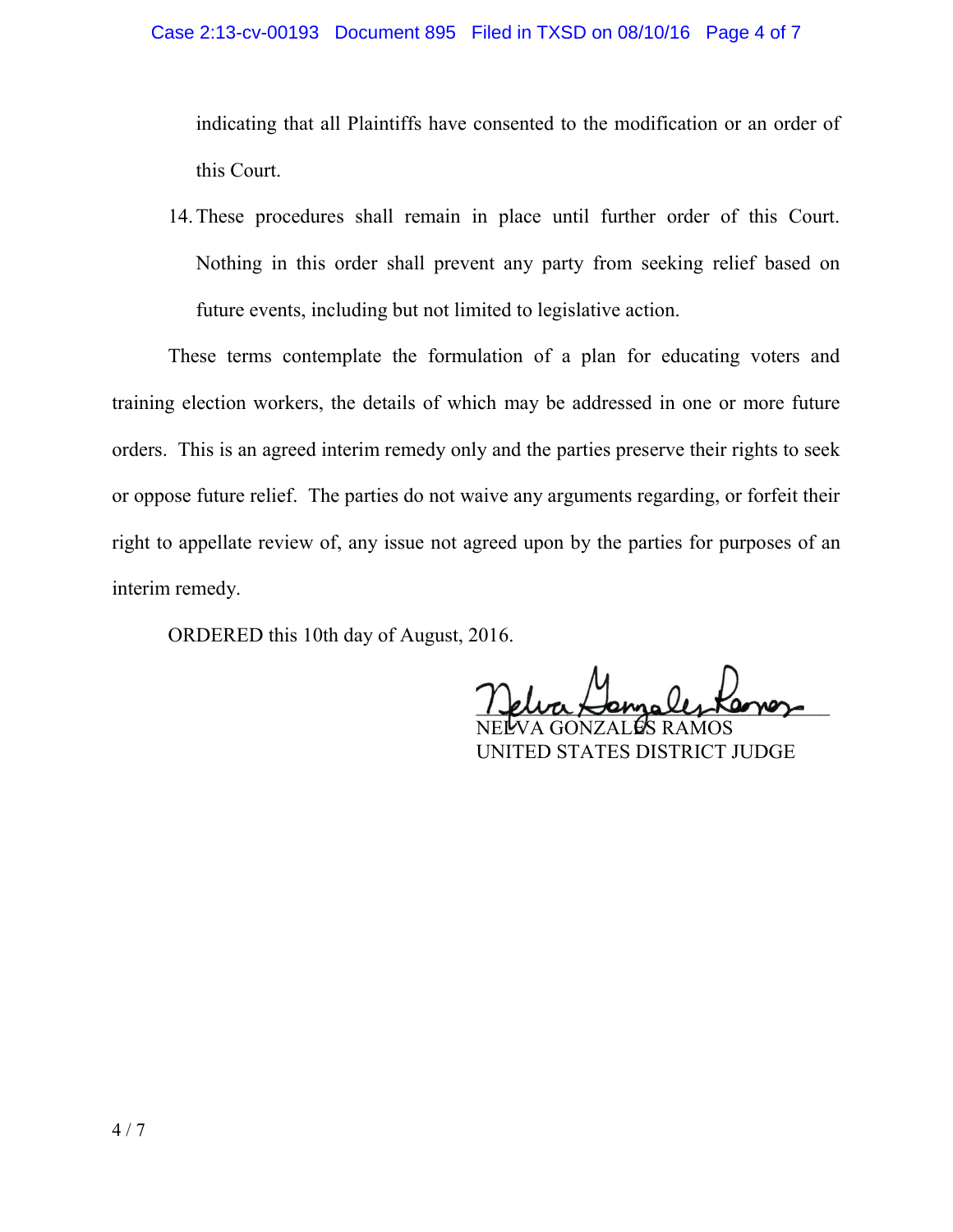## **REASONABLE IMPEDIMENT DECLARATION**

**Instructions:** If a voter appears on the official list of registered voters, but does not possess an acceptable form of photo identification—under Section 63.0101 of the Texas Election Code (SB 14 ID) **or**  SB 14 ID that has expired by no more than four years—due to a reasonable impediment, the following steps shall be taken by the election officer to allow the voter to cast a **regular ballot**:

- 1. Present this form to the voter, and ask the voter to provide **one** of the following forms of identification:
	- a. a valid voter registration certificate (if on Election Day, the voter registration certificate indicates that the voter is appearing at the incorrect polling place, the voter should be directed to the correct polling place);
	- b. a certified birth certificate (must be an original); **or**
	- c. a copy or original of a current utility bill, bank statement, government check, paycheck, or other government document that shows the voter's name and an address (with the exception that a government document containing a photograph must be an original). **NOTE:** The address on this document is not required to match the address recorded in the official list of registered voters.
- 2. Ask the voter to complete this form by entering their name, and then ask them to review the "Voter's Declaration of Reasonable Impediment or Difficulty," indicate their impediment or difficulty, and sign their name.
- 3. Ask the voter to return the completed form to you. You may not question the voter concerning the reasonableness of any claimed impediment or the truth of the declaration. The election judge should enter the date and then sign on the space provided on the declaration.
- 4. Either you or the election judge should indicate on the "To Be Completed By Election Official" form what type of document the voter provided by checking the appropriate box. Either you or the election judge should fill in the Date of Election and Location fields.
- 5. Allow the voter to cast a **regular ballot**.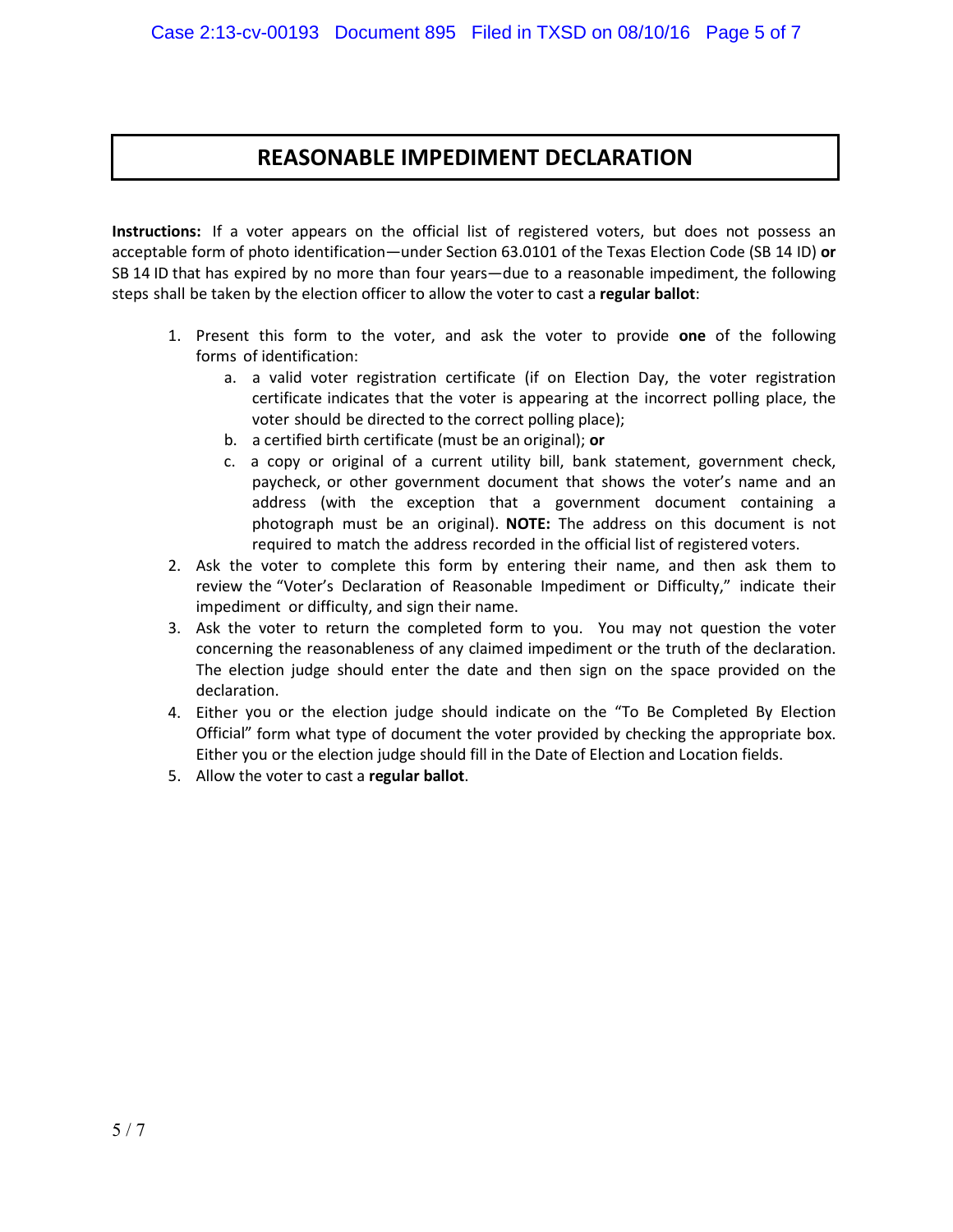# **REASONABLE IMPEDIMENT DECLARATION**

## **TO BE TO BE COMPLETED BY VOTER**

Name:

#### **VOTER'S DECLARATION OF REASONABLE IMPEDIMENT OR DIFFICULTY**

By signing this declaration, I swear or affirm under penalty of perjury that I am the same individual who personally appeared at the polling place, that I am casting a ballot while voting in-person, and I face a reasonable impediment or difficulty that prevents me from getting an acceptable form of photo identification.

My reasonable impediment or difficulty is due to the following

reason(s): (Check **at least one** box below)

| $\Box$ Lack of transportation                                                            |  | Disability or illness                        |  |
|------------------------------------------------------------------------------------------|--|----------------------------------------------|--|
| $\Box$ Lack of birth certificate or other documents needed to obtain acceptable photo ID |  |                                              |  |
| $\Box$ Work schedule                                                                     |  | $\Box$ Family responsibilities               |  |
| $\Box$ Lost or stolen photo ID                                                           |  | $\Box$ Photo ID applied for but not received |  |
| $\Box$ Other reasonable impediment or difficulty                                         |  |                                              |  |

**The reasonableness of your impediment or difficulty cannot be questioned**.

| Signature of Voter                     | Date |
|----------------------------------------|------|
| Sworn to and subscribed before me this |      |
| day of $\_\_$ , 20                     |      |
| Presiding Judge                        |      |